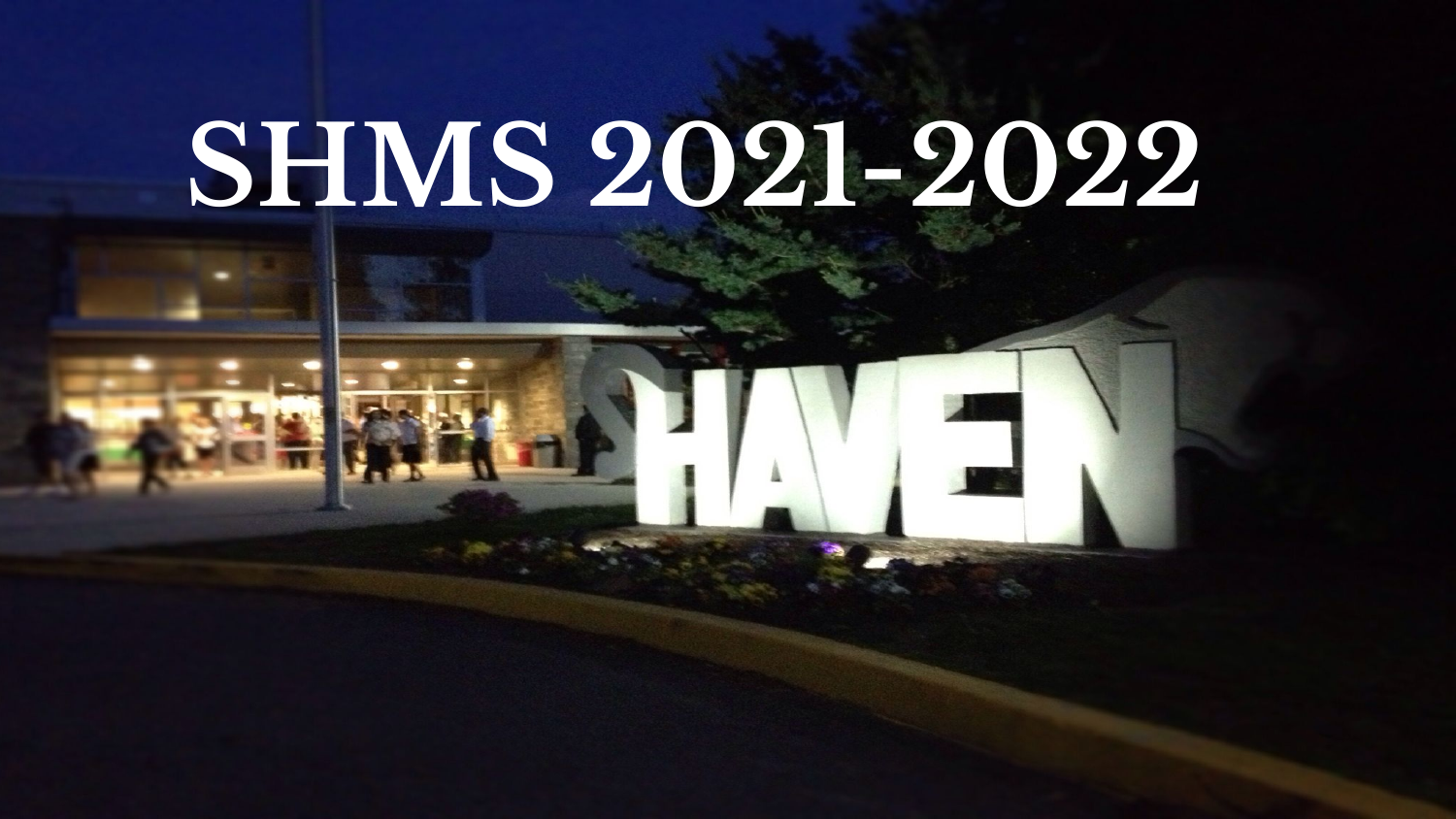## What is Panther Pride?

- **● SHMS version of Positive Behavioral Interventions and Supports**
- **● New framework for schoolwide expectations (Tier 1)**
- **● New student behavior data collection and analysis system (SWIS)**
- **● Existing and expanded student acknowledgement program**
- **New moniker to strengthening our school culture and identity**

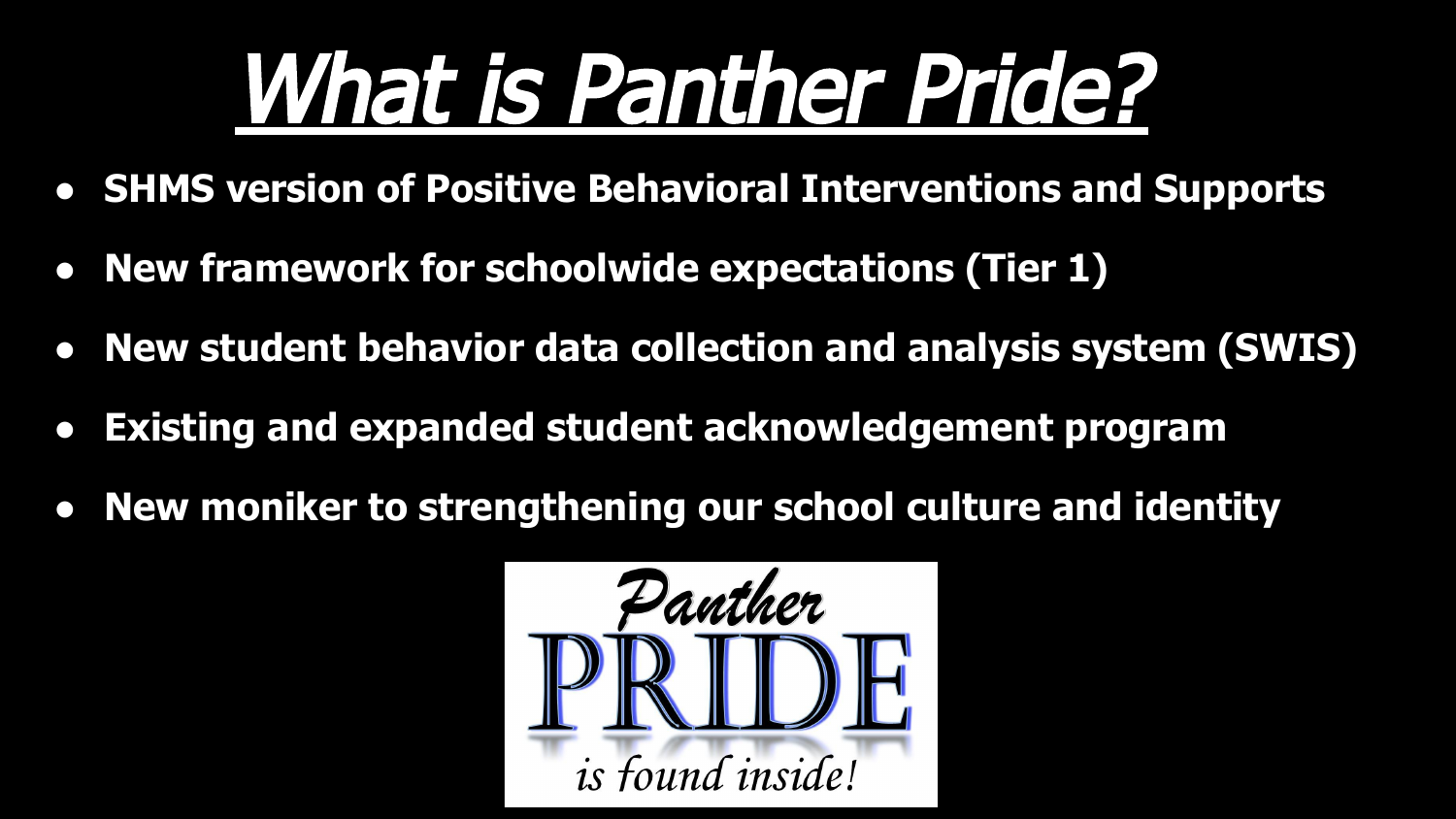# Stay Safe Stay Responsible Stay Respectful Stay Kind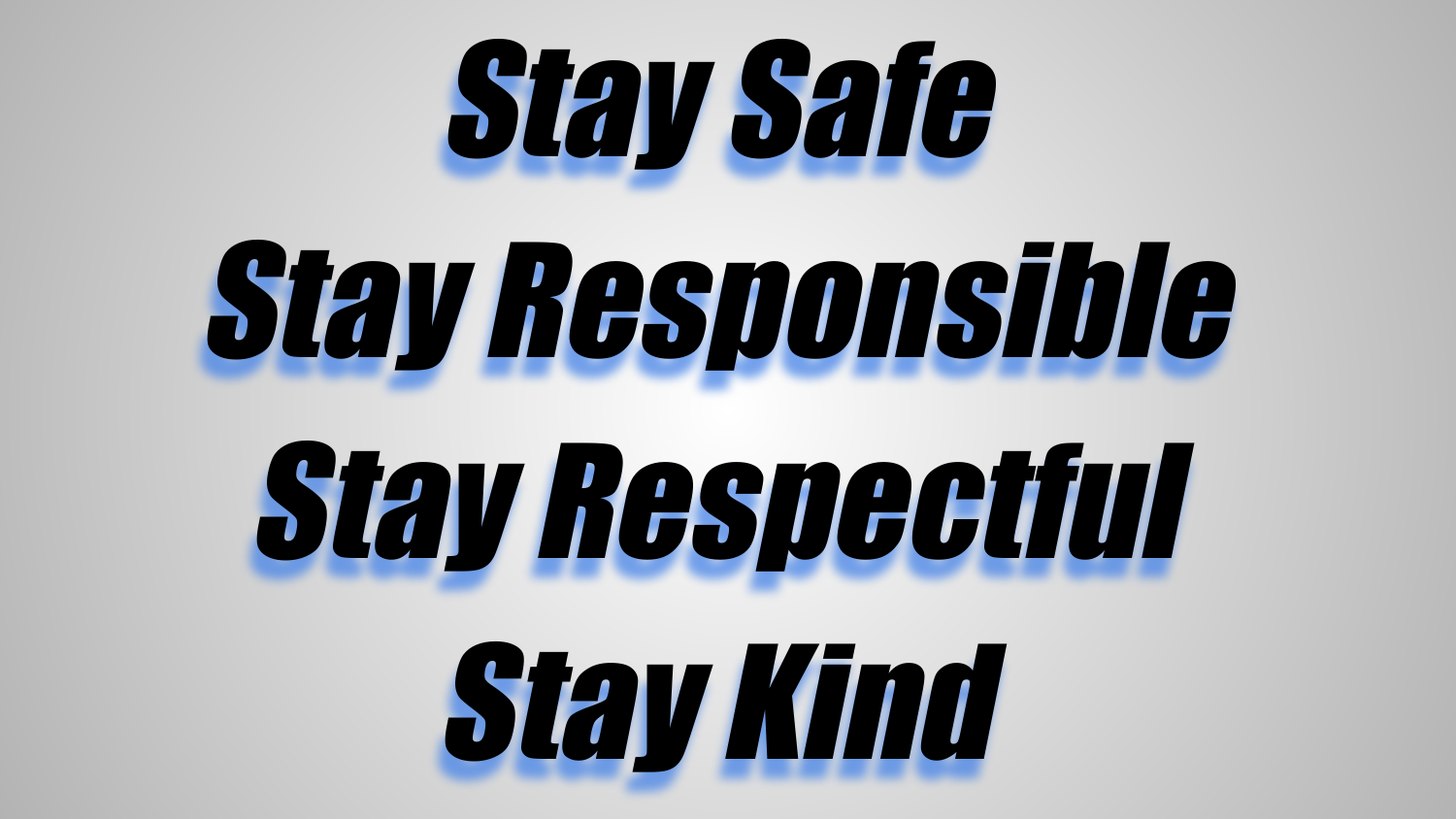

#### SHMS PANTHER PRIDE MATRIX Pauther



|                                          | <b>Classroom</b>                                                                                                      | <b>Hallway</b>                                                                                                | Cafeteria &<br><b>Recess</b>                                                                                                               | <b>Bathroom &amp;</b><br><b>Locker Rooms</b>                                                                                                                                     | <b>Auditorium</b>                                                                                            | <b>Bus</b>                                                                                                |
|------------------------------------------|-----------------------------------------------------------------------------------------------------------------------|---------------------------------------------------------------------------------------------------------------|--------------------------------------------------------------------------------------------------------------------------------------------|----------------------------------------------------------------------------------------------------------------------------------------------------------------------------------|--------------------------------------------------------------------------------------------------------------|-----------------------------------------------------------------------------------------------------------|
| <b>Stay</b><br><b>Safe</b>               | <b>Maintain Safe Body</b><br><b>Follow teacher</b><br>expectations<br><b>Follow electronic</b><br>device expectations | <b>Maintain Safe Body</b><br>Walk on the right<br><b>Follow electronic de-</b><br>vice expectations           | <b>Maintain Safe Body</b><br>Be mindful of your space<br><b>Stay seated (cafeteria)</b><br><b>Follow electronic device</b><br>expectations | <b>Maintain Safe Body</b><br><b>Wash hands</b><br><b>Follow electronic device</b><br>expectations                                                                                | <b>Maintain Safe Body</b><br><b>Sit in directed seats</b><br><b>Follow electronic</b><br>device expectations | <b>Maintain Safe Body</b><br><b>Keep aisles clear</b><br><b>Cross at least 10 feet</b><br>in front of bus |
| <b>Stay</b><br>Responsible Be an engaged | <b>Come prepared</b><br>Be a good digital<br>citizen<br>learner                                                       | <b>Walk promptly to</b><br>destination<br><b>Utilize hall pass</b><br>Utilize lockers at<br>appropriate times | <b>Clean your lunch space</b><br>Place trash in receptacle<br><b>Report issues to adults</b>                                               | <b>Utilize supplies</b><br>appropriately<br>Place trash in receptacle<br>Utilize appropriate<br>amount of time<br><b>Utilize bathroom pass</b><br><b>Report issues to adults</b> | <b>Report issues to adults destination</b><br>Be an engaged listener Follow directions                       | <b>Walk promptly to</b>                                                                                   |
| <b>Stay</b><br><b>Respectful</b>         | <b>Use Level 1 voice</b><br>Raise your hand<br><b>Be an active listener</b><br>Keep an open mind                      | <b>Care for school</b><br>property<br><b>Use Level 1 voice</b>                                                | <b>Care for school property</b><br><b>Use Level 1 voice</b><br>(cafeteria)<br><b>Use Level 2 voice (recess)</b>                            | <b>Care for school property</b><br><b>Maintain personal space</b>                                                                                                                | <b>Care for school</b><br>property<br>Use appropriate voice<br>level<br>Keep an open mind                    | <b>Use Level 1 voice</b><br><b>Board and exit</b><br>calmly                                               |
| <b>Stay</b><br>Kind                      | <b>Use positive words</b><br><b>Include and accept</b><br>others                                                      | <b>Use positive words</b><br><b>Greet others politely</b>                                                     | <b>Use positive words</b><br><b>Be polite</b><br>Include and accept others                                                                 | <b>Use positive words</b><br><b>Be considerate of others</b>                                                                                                                     | <b>Show appreciation</b><br><b>Applaud</b><br>appropriately                                                  | <b>Use positive words</b><br><b>Be polite</b>                                                             |
|                                          | <b>VOICE LEVELS:</b>                                                                                                  | $0 =$ Silent                                                                                                  | $1 =$ Quiet conversation                                                                                                                   | $2$ = Presentation voice                                                                                                                                                         | $3 =$ Applauding                                                                                             |                                                                                                           |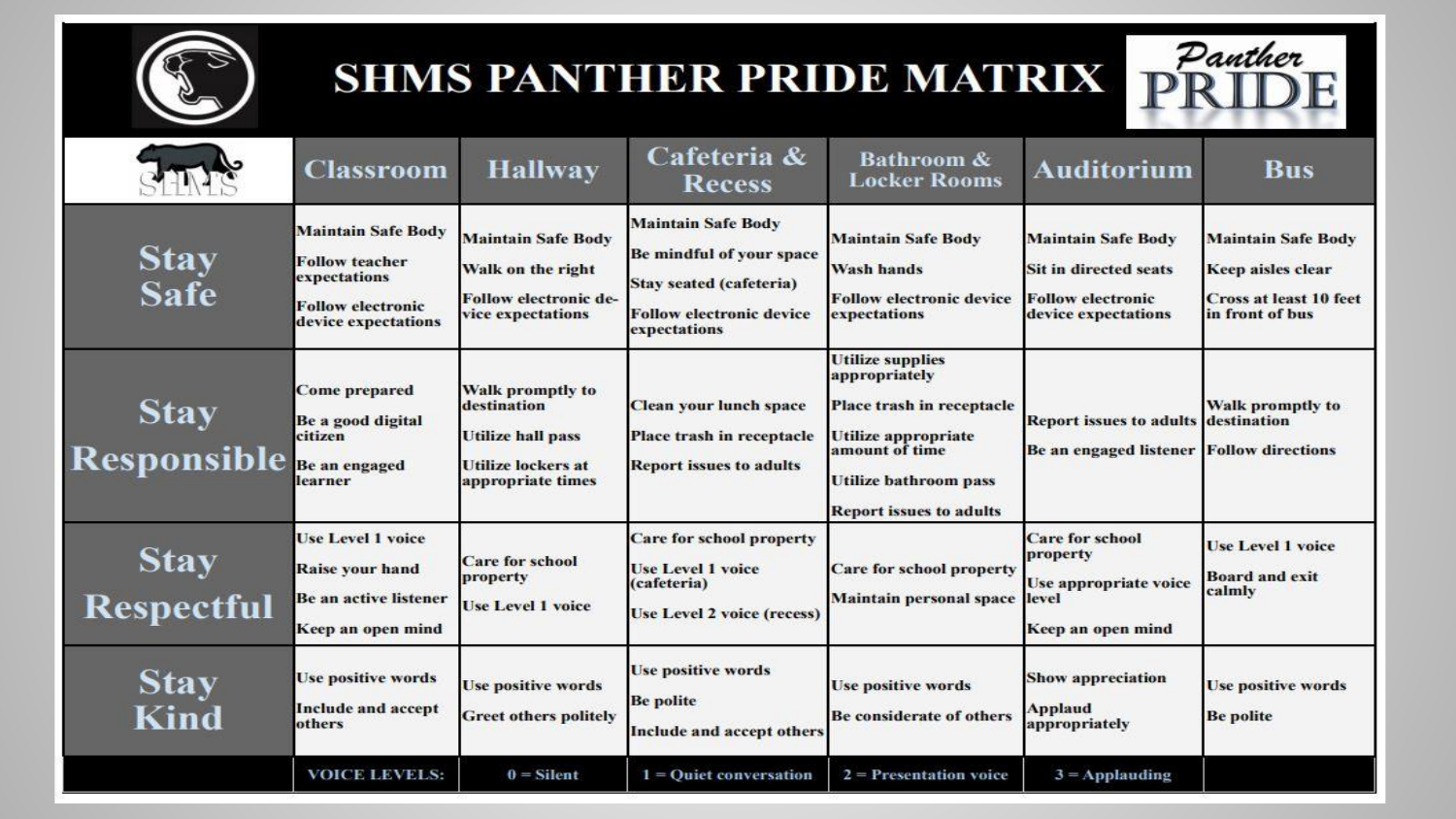

#### **Tier 1 (21-22)**

- Student recognition program
	- Panthers of the Month
	- Panther Paws ticket distribution
- Panther Pride lessons
- Social Emotional Learning lessons
- Schoolwide expectations matrix
- Panther Pride Student Committee
- SWIS data collection and analysis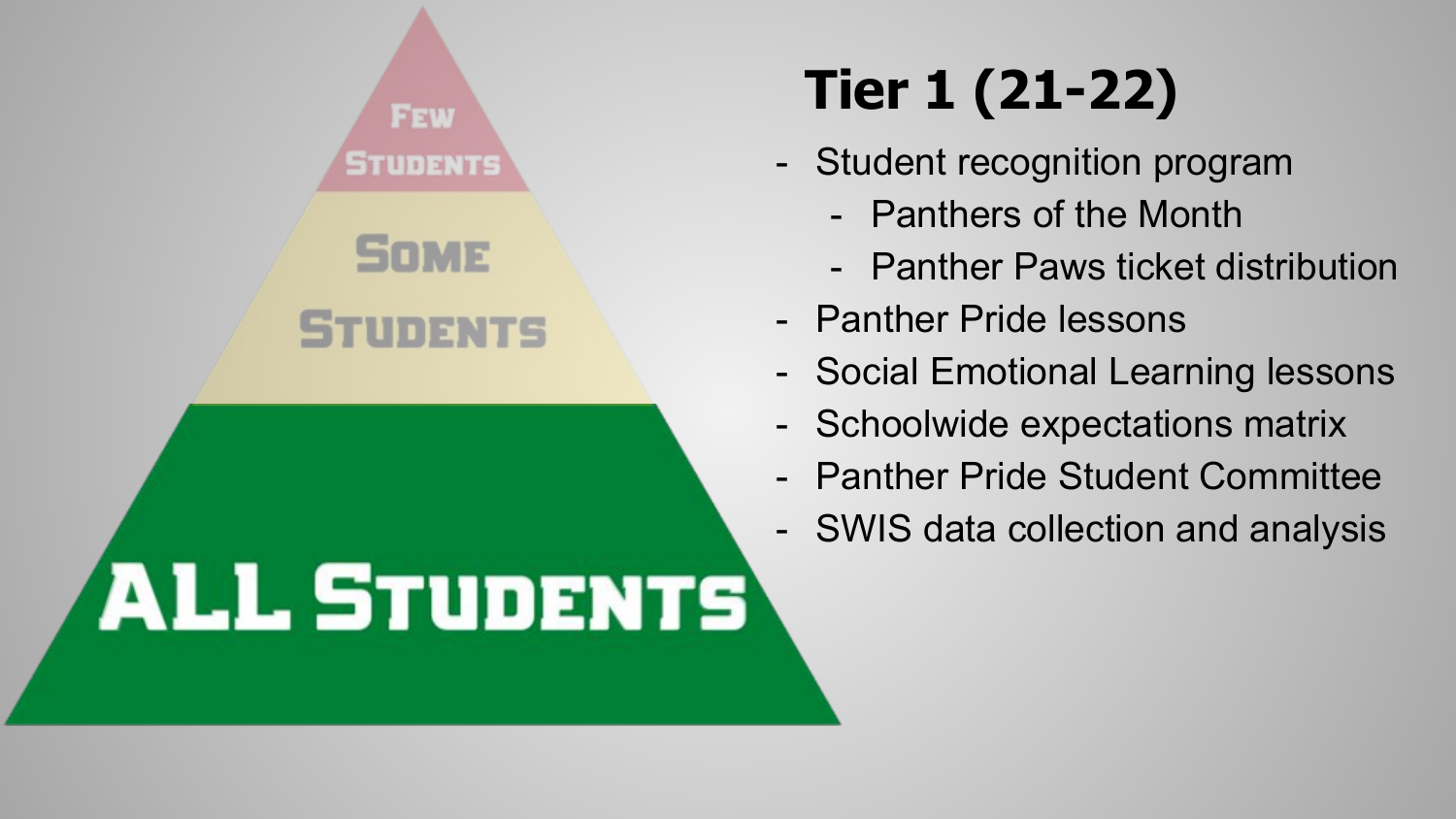## What is SWIS?

- School-Wide Information System
- Referral management system to collect information on school-wide behaviors
- Gives real time data on school-wide trends
- Provides data to PBIS Core Team to plan targeted lessons

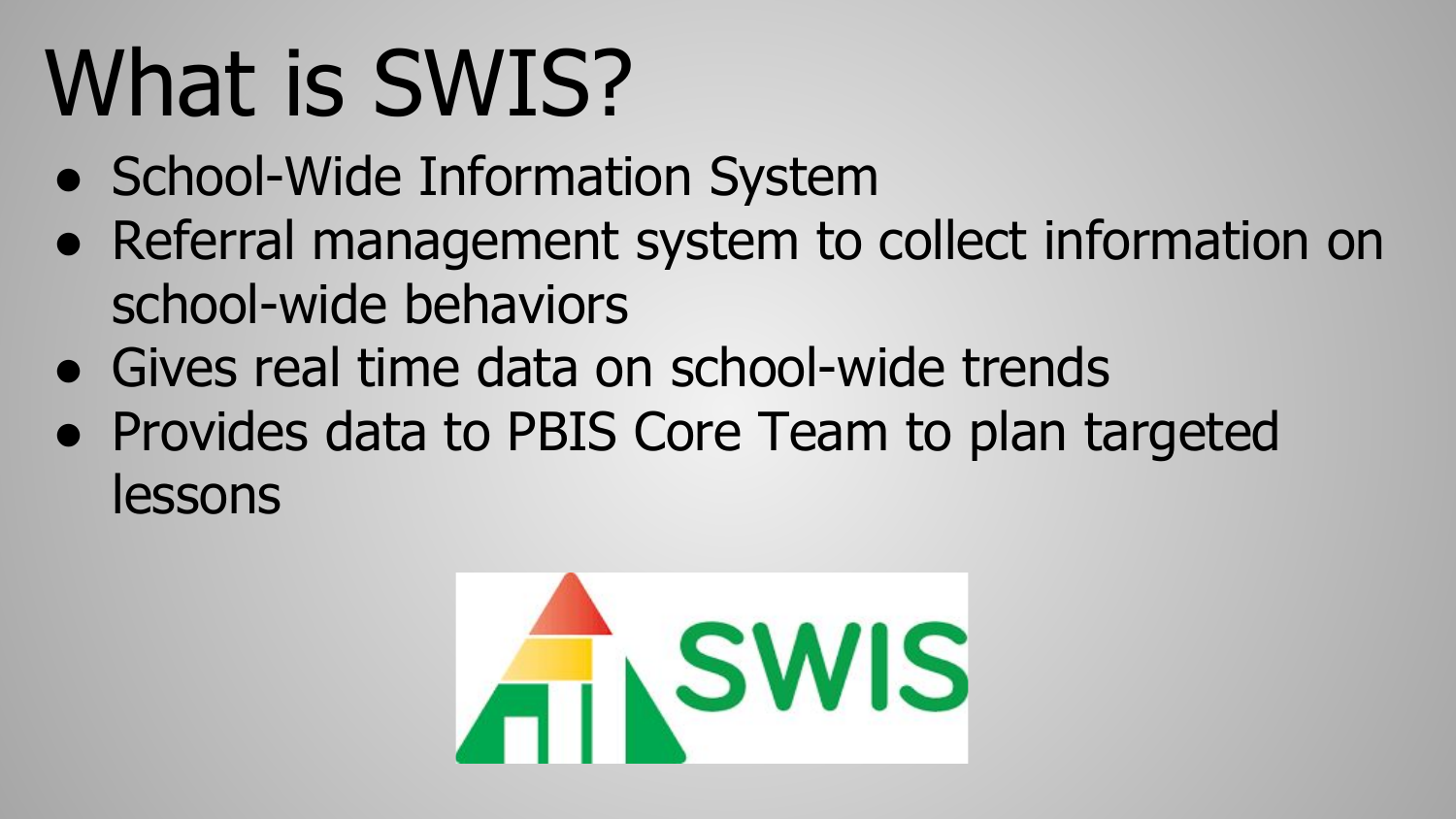

Teach schoolwide Matrix expectations

Two lessons each month

- Response to data collected through SWIS (Bathroom, Hallway, Classroom review)
- SEL Lessons

(Kindness, Empathy, Social Awareness)

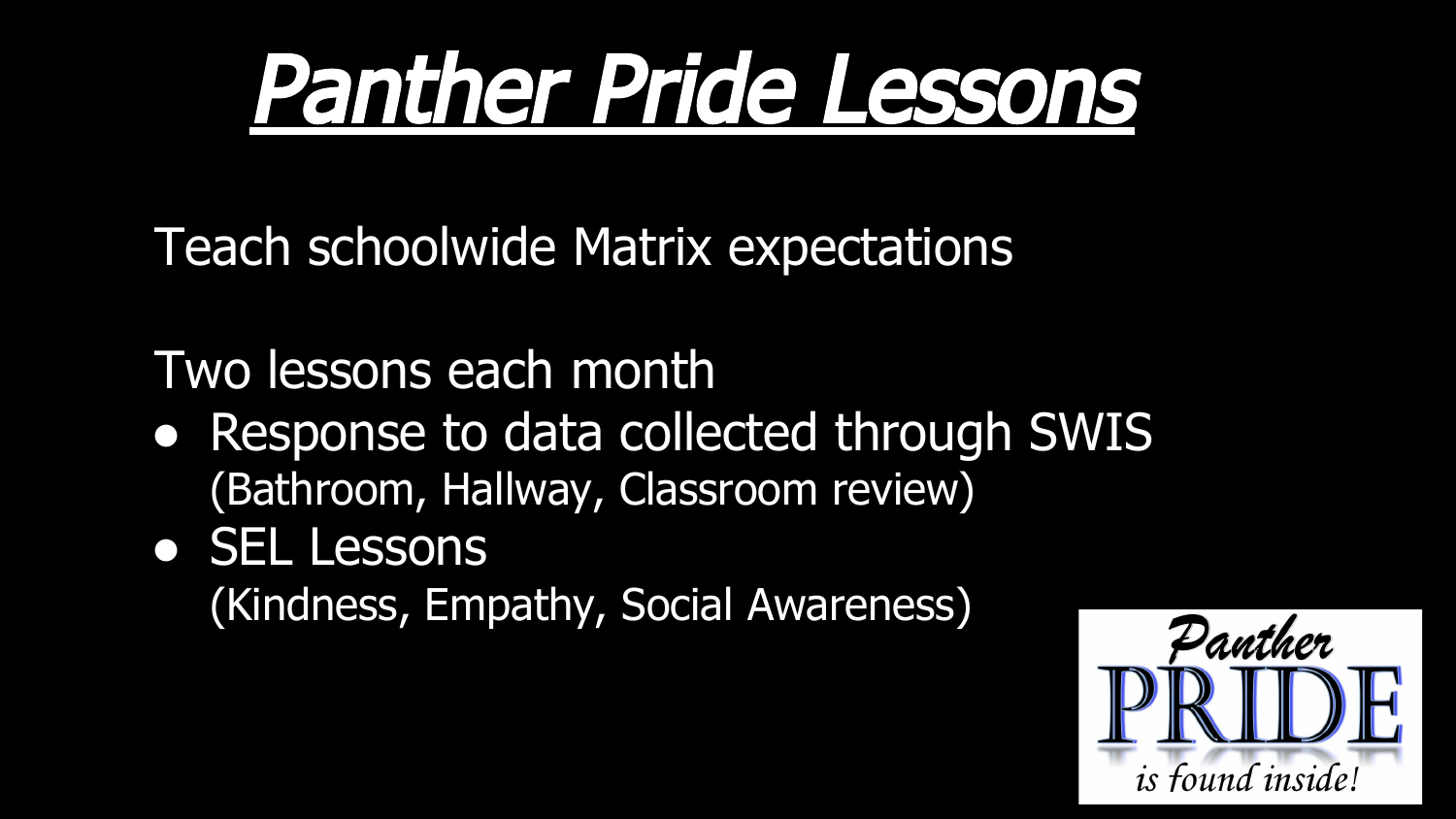## Panther Pride Tickets

- Earned by students randomly throughout the day for being safe, responsible, respectful, and kind
- Collected and entered drawings
- Prizes donated from HSA, families, & community members
	- Tangible
	- Experiences

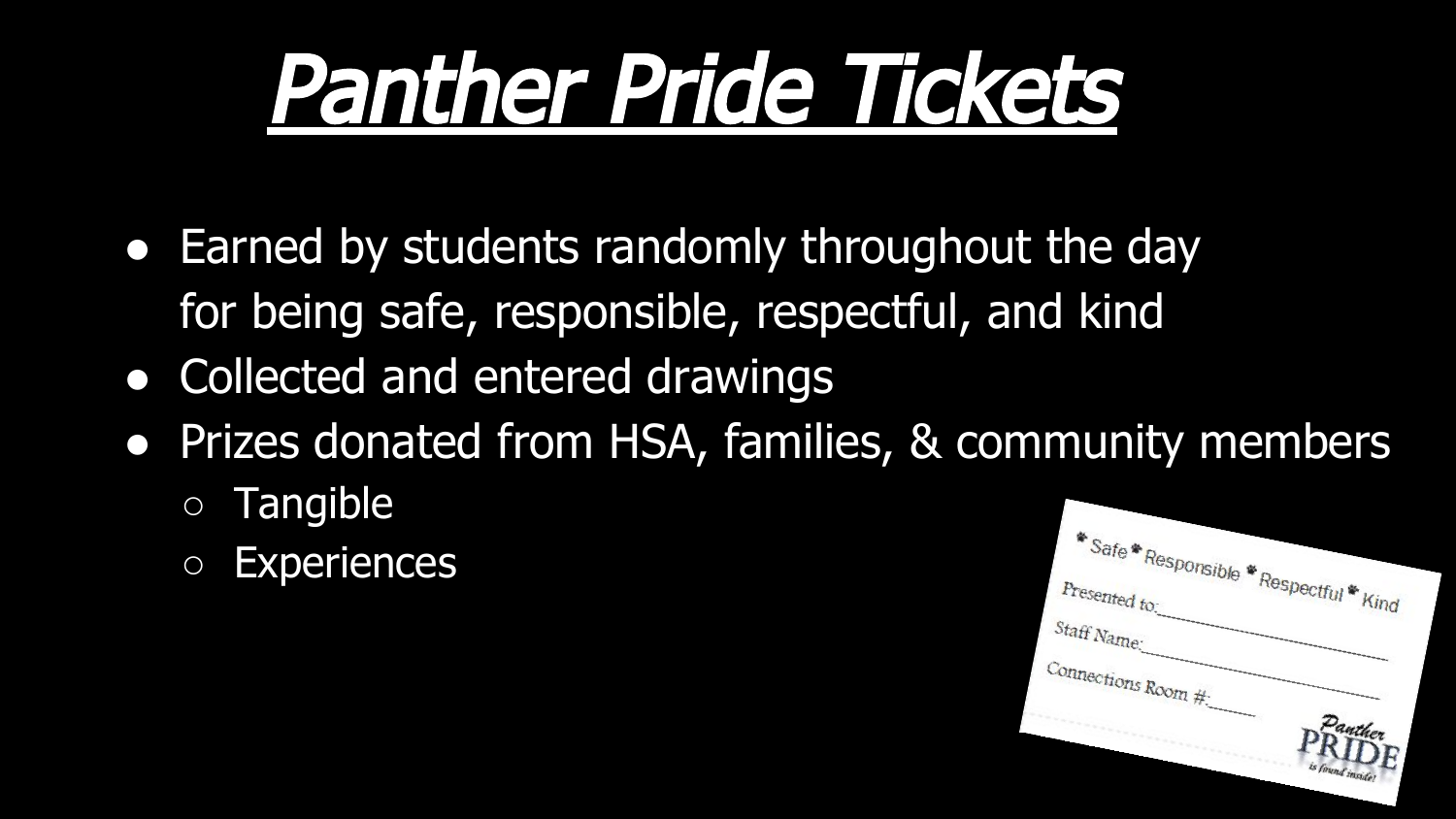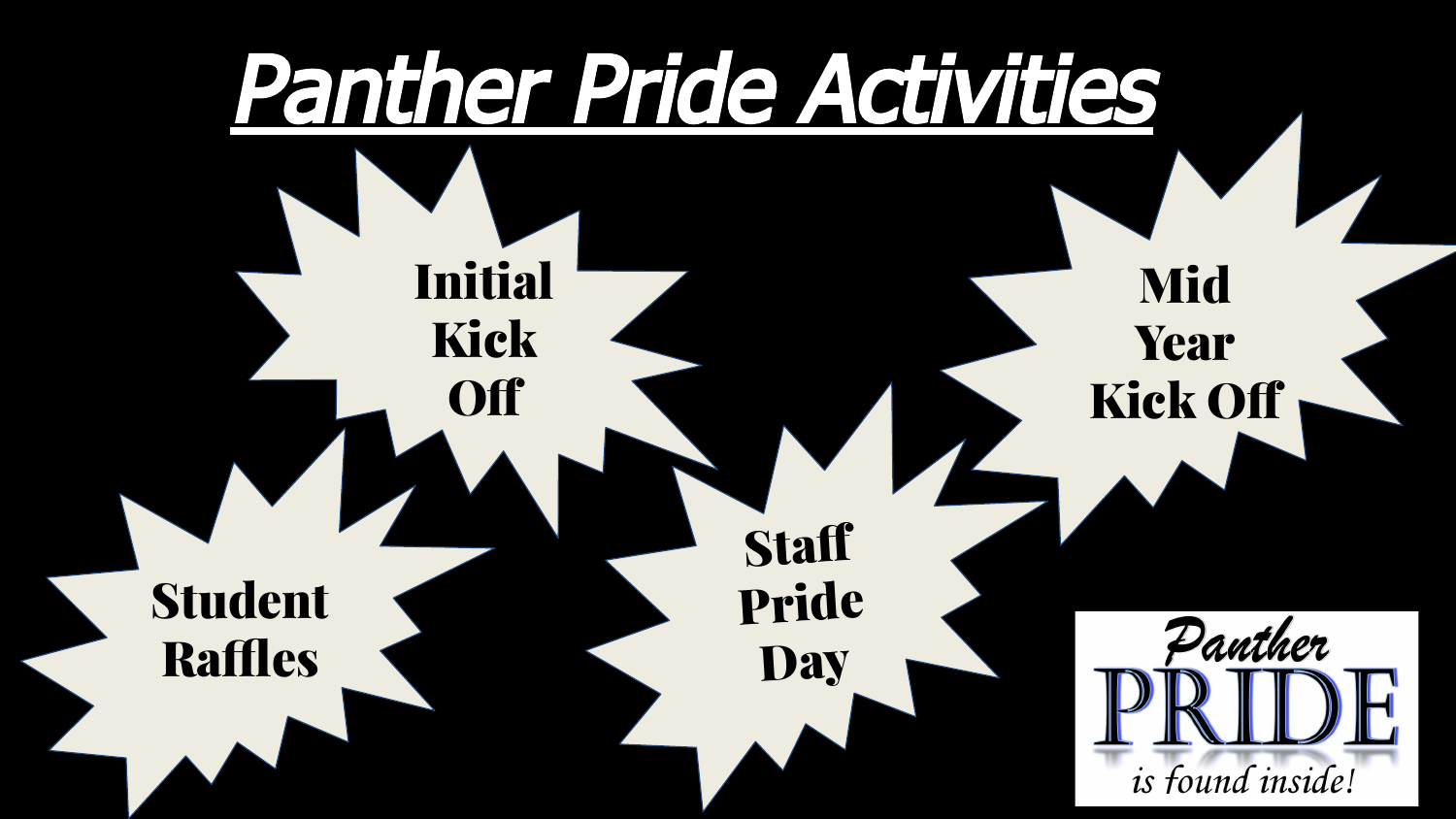### Panther Pride Student Committee

An open club that meets every other Tuesday!

- Students transformed the student lounge.
- Student input was used to structure our incentive and rewards system.
- Students help with ticket collection.